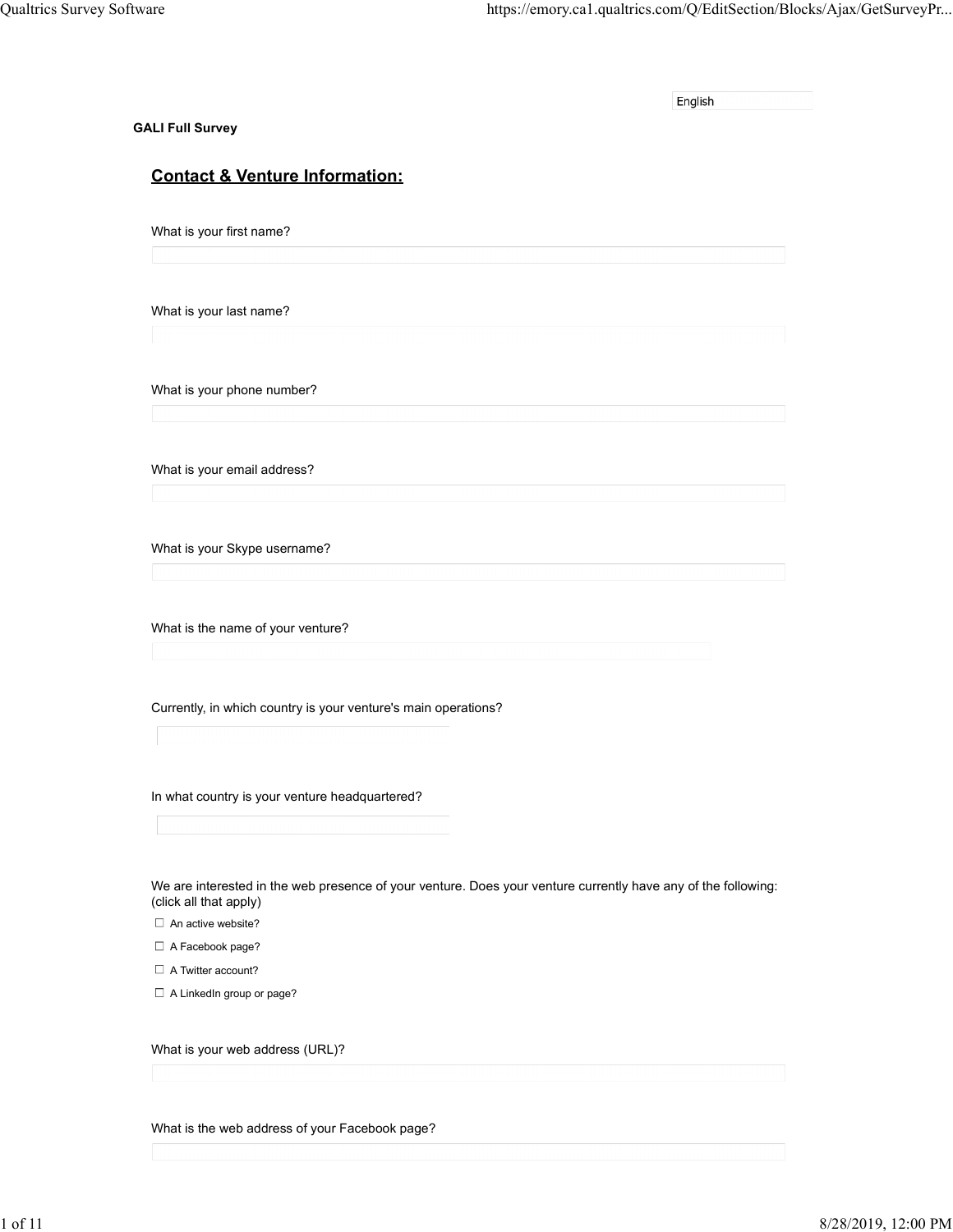What is your Twitter account name? ("@ \_\_\_\_\_\_")

What is the web address of your LinkedIn group or page?

In what year was your venture founded? (Please enter the full year using numbers only)

Is your venture a:

- Nonprofit
- For-profit company
- Undecided
- $\circ$  Other

What primary sector is being impacted by your venture's activities? (select one)

- Agriculture
- Artisanal
- O Infrastructure/facilities development
- Education
- $\circ$  Energy
- Environment
- Financial services
- $\circ$  Health
- O Housing development
- $\circ$  Information and communication technologies
- Tourism
- $\circ$  Culture
- $\circ$  Supply chain services
- O Technical assistance services
- Water
- O Other

What are the financial goals for your venture? (check one)

- O Cover costs
- O Cover costs and earn some profit

Do you have some specific profit margin in mind?

Yes

No and the state of the state of the state of the state of the state of the state of the state of the state of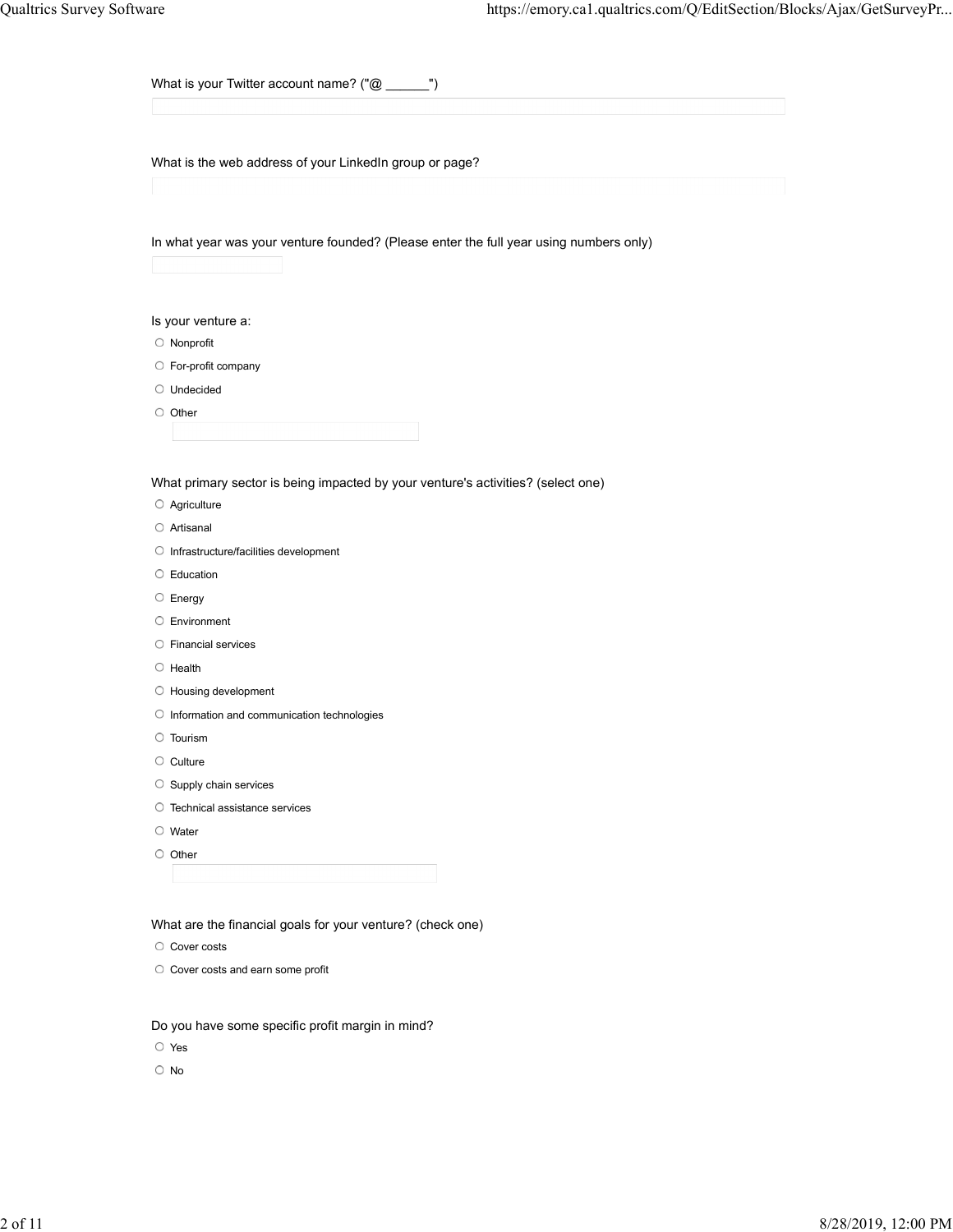What annual profit margin would you be happy achieving on average?

0% - 5%

- 6% 10%
- $0$  11% 15%
- $0.16\% 20\%$
- O More than 20%

Individuals can also have non-financial motives for launching new ventures. Does your venture have the explicit intent of creating social or environmental impacts?

Yes

No and the state of the state of the state of the state of the state of the state of the state of the state of

A mission statement is a concise message that expresses how your venture generates financial, social, and/or environmental value through its activities. Please write your current mission statement in the space below. If you do not currently have a mission statement, explain in 100 words or less how your enterprise generates financial, social, and/or environmental value.

## Impacts & Metrics: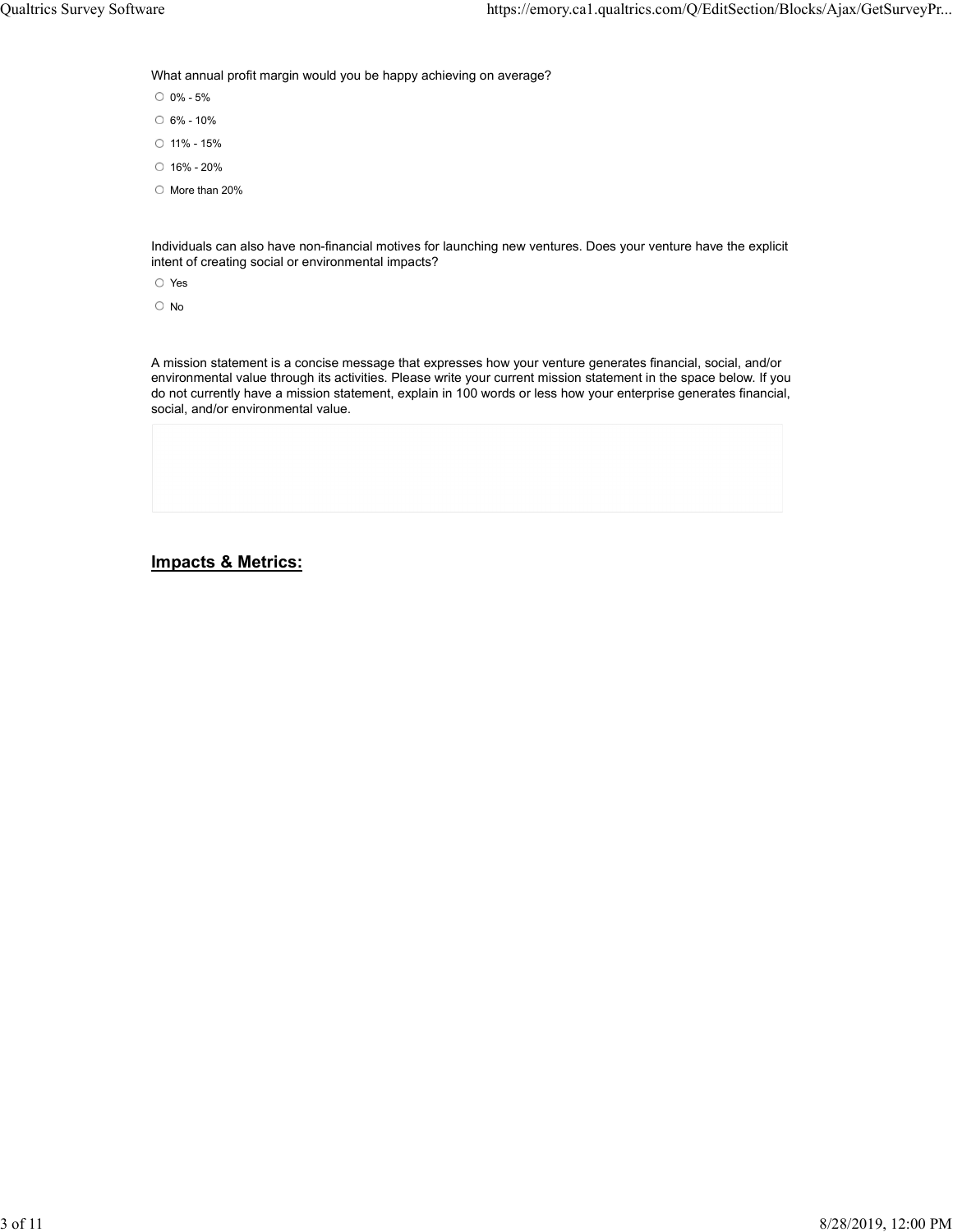Which of the following impact objectives does your venture currently seek to address? (check up to three) Mustrics Survey Software https://emory.ca1.qualtrics.com/Q/EditSection/Blocks/Ajax/GetSurveyPr...<br>Which of the following impact objectives does your venture currently seek to address? (check up to three)<br>□ Access to clean

- □ Access to clean water
- □ Access to education
- □ Access to energy
- $\Box$  Access to financial services
- □ Access to information
- □ Affordable housing
- $\Box$  Agricultural productivity
- □ Biodiversity conservation
- $\Box$  Capacity-building
- $\Box$  Community development
- $\Box$  Conflict resolution
- $\Box$  Disease-specific prevention and mitigation
- $\Box$  Employment generation
- $\Box$  Energy and fuel efficiency
- $\Box$  Equality and empowerment
- $\Box$  Food security
- $\Box$  Generate funds for charitable giving
- $\Box$  Health improvement
- $\Box$  Human rights protection or expansion
- $\Box$  Income/productivity growth
- $\Box$  Natural resources conservation
- $\Box$  Pollution prevention and waste management
- $\Box$  Support for women and girls
- $\Box$  Sustainable energy
- $\Box$  Sustainable land use
- Water resources management
- □ Other

What is the demographic group of the primary beneficiaries targeted by your venture's activities? (select one)

- $\circ$  Children and adolescents
- $O$  Disabled
- Minorities or previously-excluded
- Women
- $\circ$  Other
- $\circ$  None of the above

Does your venture regularly track itself against any of the Impact Reporting Investment Standards (IRIS) impact measures?

- Yes
- No and the state of the state of the state of the state of the state of the state of the state of the state of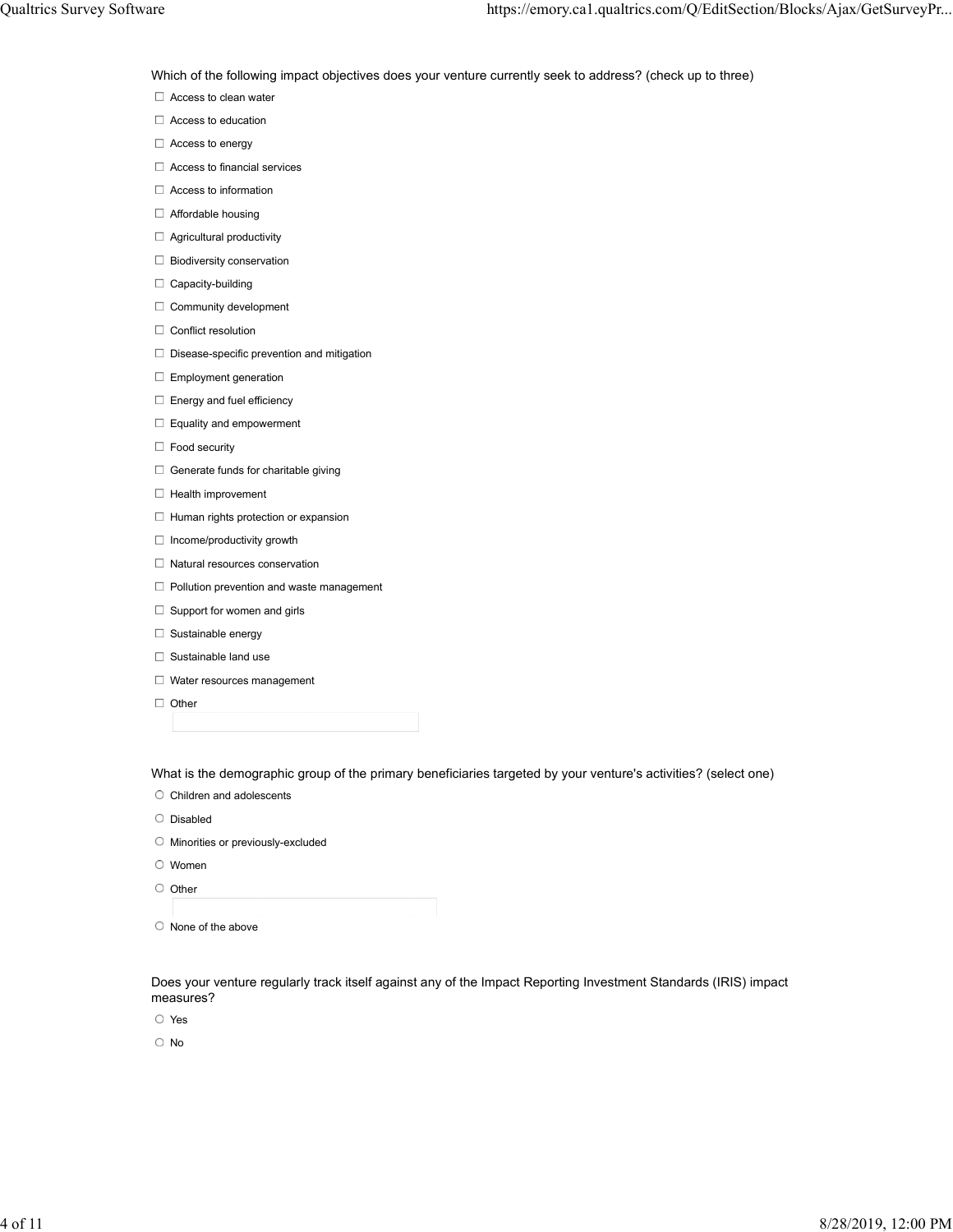Please indicate why not:

- O We have never heard of IRIS
- O We are not interested in measuring our impacts
- O We have no time to measure our impacts
- O We are not fond of this measurement approach
- O Other

Has your venture ever taken a B Impact Assessment or Global Impact Investing Ratings System (GIIRS) Survey?

Yes

No and the state of the state of the state of the state of the state of the state of the state of the state of

Please indicate why not:

- We have never heard of B Lab/GIIRS
- We are not interested in measuring our impacts
- O We have no time to measure our impacts
- O We are not fond of this measurement approach

O Other

Does your venture regularly track its impacts using any other established measurement approaches?

Yes

No and the state of the state of the state of the state of the state of the state of the state of the state of

What impact measurement approaches do you follow?

### Business Model:

What is the current operational model of your venture? (check all that apply)

- $\Box$  Production / Manufacturing
- $\Box$  Processing / Packaging
- $\Box$  Distribution
- □ Wholesale / Retail
- □ Services
- □ Financial Services
- Unsure **Unsure** and the contract of the contract of the contract of the contract of the contract of the contract of the contract of the contract of the contract of the contract of the contract of the contract of the contra

Would you say that your venture is invention-based (i.e., a company that builds upon newly-created technology owned by the venture and/or its founders)?

Yes

No and the state of the state of the state of the state of the state of the state of the state of the state of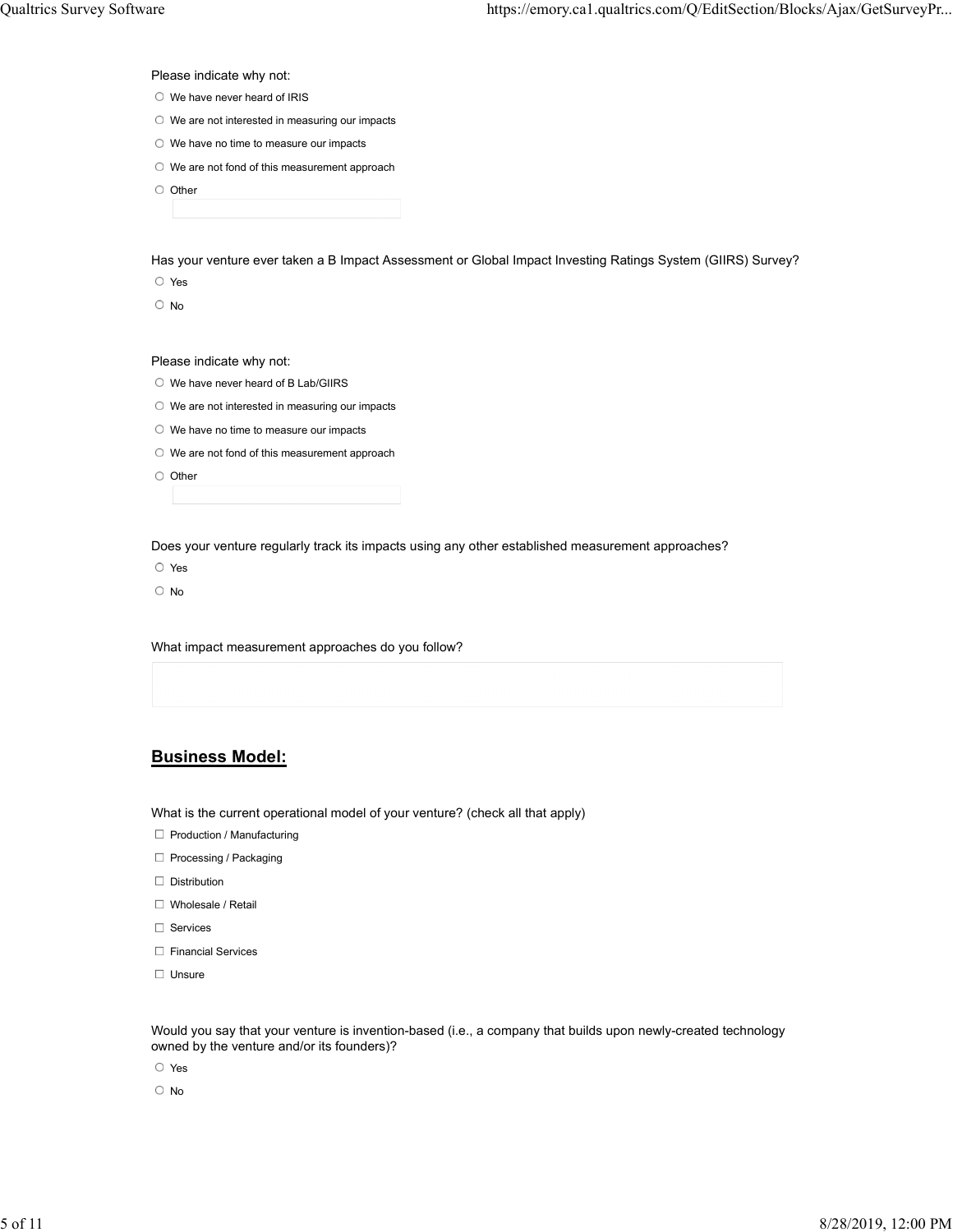$\Box$  Patents  $\Box$  Copyrights  $\Box$  Trademarks Whether assigned by an owner or obtained in some other way, does your venture have any of the following? (check all that apply) Qualtrics Survey Software https://emory.ca1.qualtrics.com/Q/EditSection/Blocks/Ajax/GetSurveyPr...<br>Whether assigned by an owner or obtained in some other way, does your venture have any of the following?<br>Check all that app

How many patents? (Please use numbers only)

 $\overline{0}$ 

How many copyrights? (Please use numbers only)

 $\mathbf 0$ 

How many trademarks? (Please use numbers only)

 $\overline{0}$ 

# Venture Financing:

What was your venture's total earned revenue: (please do not include any philanthropic investments or donations in this amount)

|                                            | \${e://Field/currency} |
|--------------------------------------------|------------------------|
| in calendar year \${e://Field<br>/yearm1}? |                        |
| since founding?                            |                        |

ı

Profit is the business's income after all expenses and taxes have been deducted. Roughly speaking, what was your venture's profit margin (calculated as the net income or "profit" as a percentage of total investment) for calendar year \${e://Field/yearm1}?

O Negative (venture lost money in \${e://Field/yearm1})

0% - 5%

6% - 10%

- 11% 15%
- 16% 20%
- $\circ$  More than 20%
- Unsure **Unsure** and the contract of the contract of the contract of the contract of the contract of the contract of the contract of the contract of the contract of the contract of the contract of the contract of the contra
- $\circ$  Not applicable (we are a nonprofit)

Not counting founders, on December 31, \${e://Field/yearm1}, how many people worked for your venture? (please exclude contract workers who are not on the business's official payroll)

|                     | Number |
|---------------------|--------|
| Full-time employees |        |
| Part-time employees |        |

 $\mathbf l$ 

How much, if any, did your venture pay in wages, salaries, and benefits to full- and part-time employees in calendar year \${e://Field/yearm1}?

(please do not include wages, salaries, and benefits to contract workers who are not on the business's official payroll)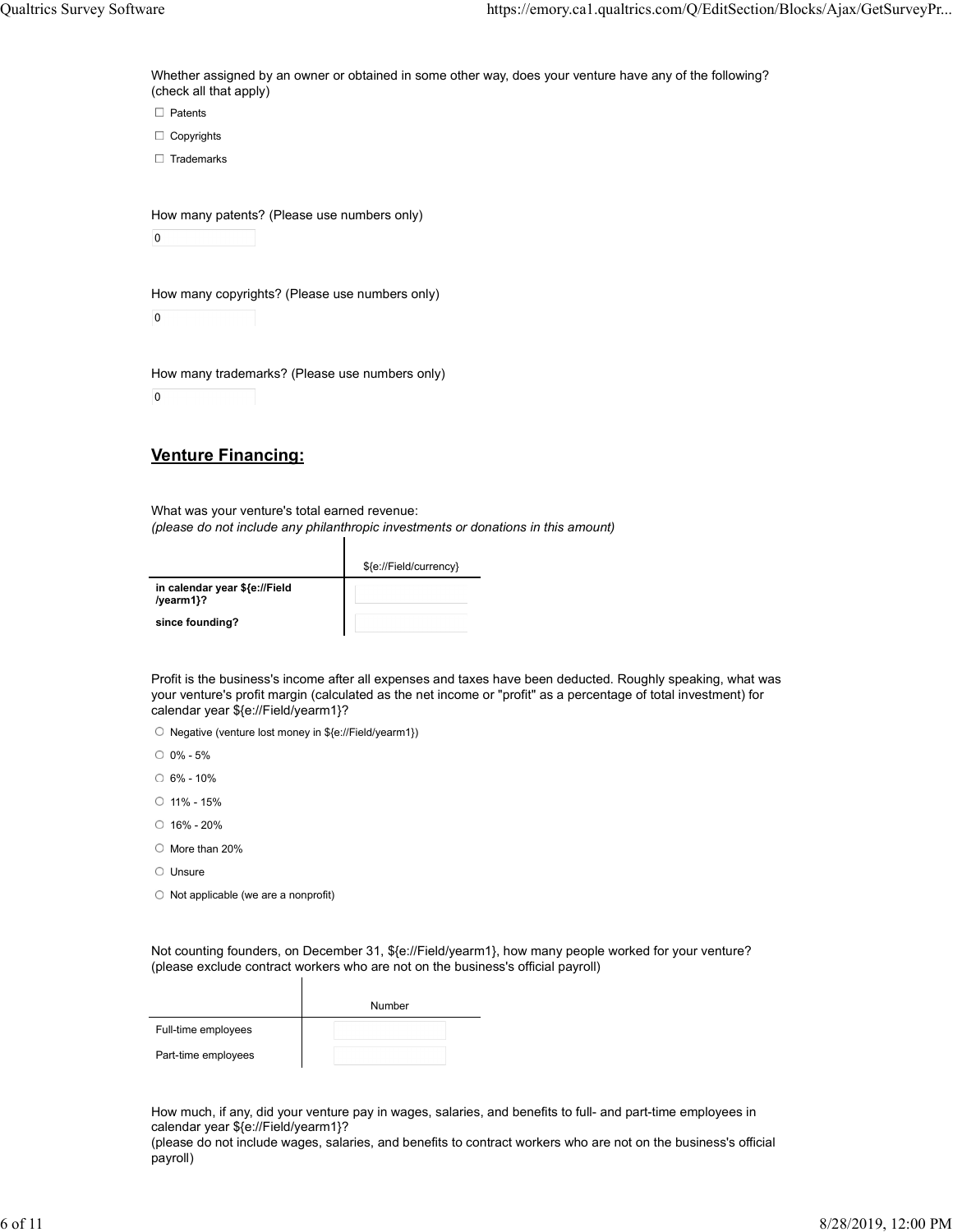| Qualtrics Survey Software |                                            |                        | https://emory.ca1.qualtrics.com/Q/EditSection/Blocks/Ajax/GetSurveyPr |
|---------------------------|--------------------------------------------|------------------------|-----------------------------------------------------------------------|
|                           |                                            |                        |                                                                       |
|                           |                                            |                        |                                                                       |
|                           |                                            | \${e://Field/currency} |                                                                       |
|                           | in calendar year \${e://Field<br>/yearm1}? |                        |                                                                       |

In addition to these full-time and part-time employees, how many seasonal workers and volunteers did you employ in calendar year \${e://Field/yearm1}?

| Seasonal employees |  |
|--------------------|--|
| Volunteers         |  |

How much of their own money did all of the founders put into the business? (please do not include any money borrowed from others or credit cards) \${e://Field/currency}

|                                            | \${e://Field/currency} |
|--------------------------------------------|------------------------|
| in calendar year \${e://Field<br>/yearm1}? |                        |
| since founding?                            |                        |

Please indicate whether your venture has received any of the following investments from outside sources since founding:

- $\Box$  Equity (equity investment is money received in return for some portion of ownership)
- $\Box$  Debt (not including any personal debt obtained on behalf of the business)
- $\Box$  Philanthropy (e.g., seed grants, awards, or donations)

#### From which sources has your venture received this outside equity?

- $\Box$  From banks
- $\Box$  From non-bank financial institutions
- $\Box$  From venture capitalists
- $\Box$  From angel investors
- $\Box$  From other companies
- $\Box$  From government agencies
- $\Box$  From foundations or other nonprofits
- $\Box$  From accelerators or fellowship programs
- $\Box$  From friends or family members
- $\Box$  From business plan competitions
- $\Box$  From crowd-fund campaigns
- $\Box$  From employees that are not owners
- $\Box$  From other individuals
- $\Box$  From another source

How much equity financing did your venture obtain from all outside sources: \${e://Field/currency}

|                                            | \${e://Field/currency} |
|--------------------------------------------|------------------------|
| in calendar year \${e://Field<br>/yearm1}? |                        |
| since founding?                            |                        |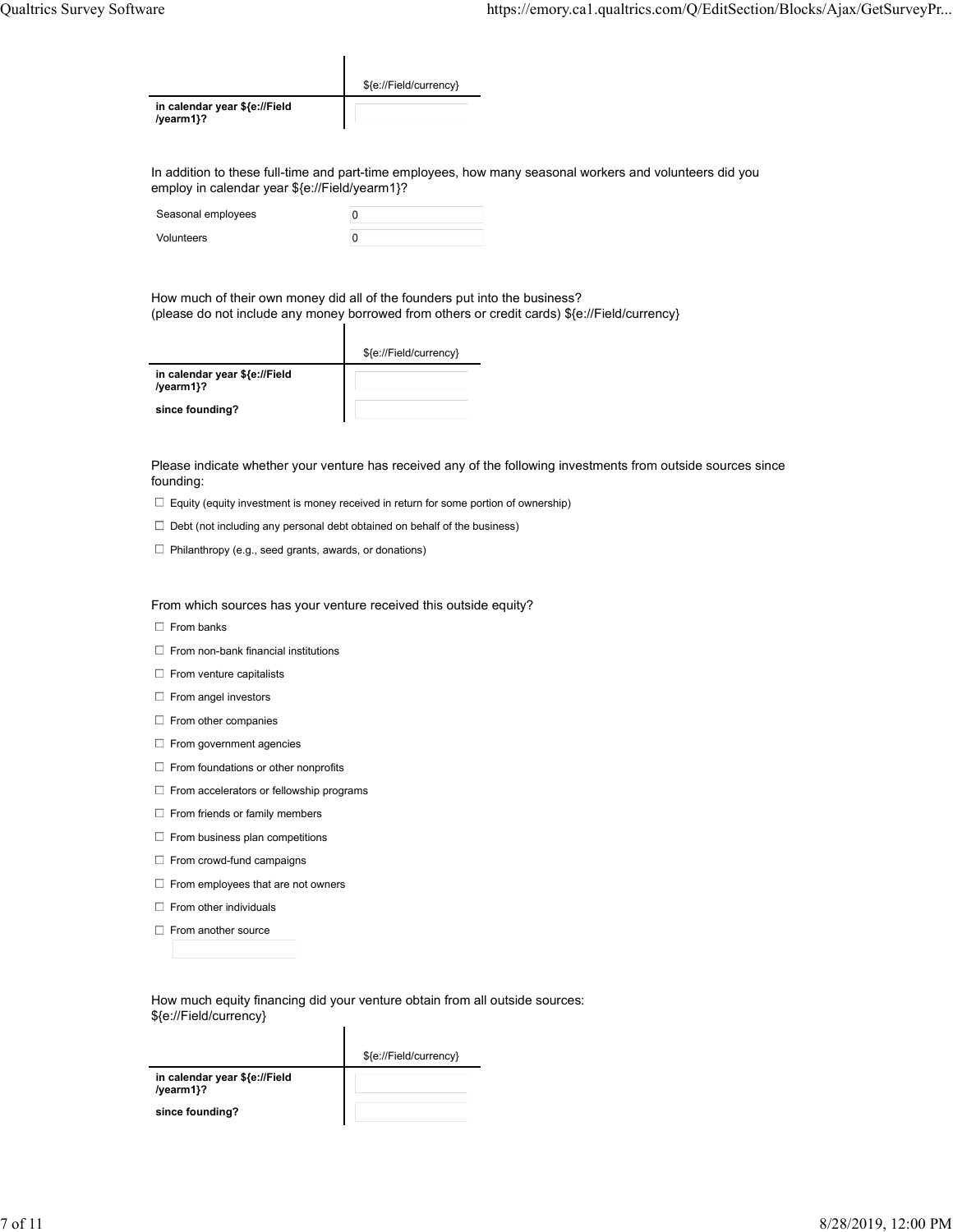From which sources has your venture obtained borrowed funds (debt)?

 $\Box$  From banks

- $\Box$  From non-bank financial institutions
- $\Box$  From venture capitalists
- $\Box$  From angel investors
- $\Box$  From other companies
- $\Box$  From government agencies
- $\Box$  From foundations or other nonprofits
- $\Box$  From accelerators or fellowship programs
- $\Box$  From friends or family members
- $\Box$  From business plan competitions
- $\Box$  From crowd-fund campaigns
- $\Box$  From employees that are not owners
- $\Box$  From other individuals
- $\Box$  From another source

How much did your venture borrow from all of these sources: \${e://Field/currency}

| \${e://Field/currency} |
|------------------------|
|                        |
|                        |

since founding?

Was any portion of this debt "convertible debt"?

- Yes
- No and the state of the state of the state of the state of the state of the state of the state of the state of
- $O$  Unsure

What percentage of this debt is convertible (into equity or cash)?

| In calendar year \${e://Field/yearm1}?<br>(% ) |  |
|------------------------------------------------|--|
| Since founding? (%)                            |  |

From which sources has your venture received donations (philanthropy)?

 $\Box$  From other companies

- $\Box$  From government agencies
- $\Box$  From foundations or other nonprofits
- $\Box$  From accelerators or fellowship programs
- $\Box$  From friends or family members
- $\Box$  From business plan competitions
- $\Box$  From crowd-fund campaigns
- $\Box$  From employees that are not owners
- $\Box$  From other individuals
- $\Box$  From another source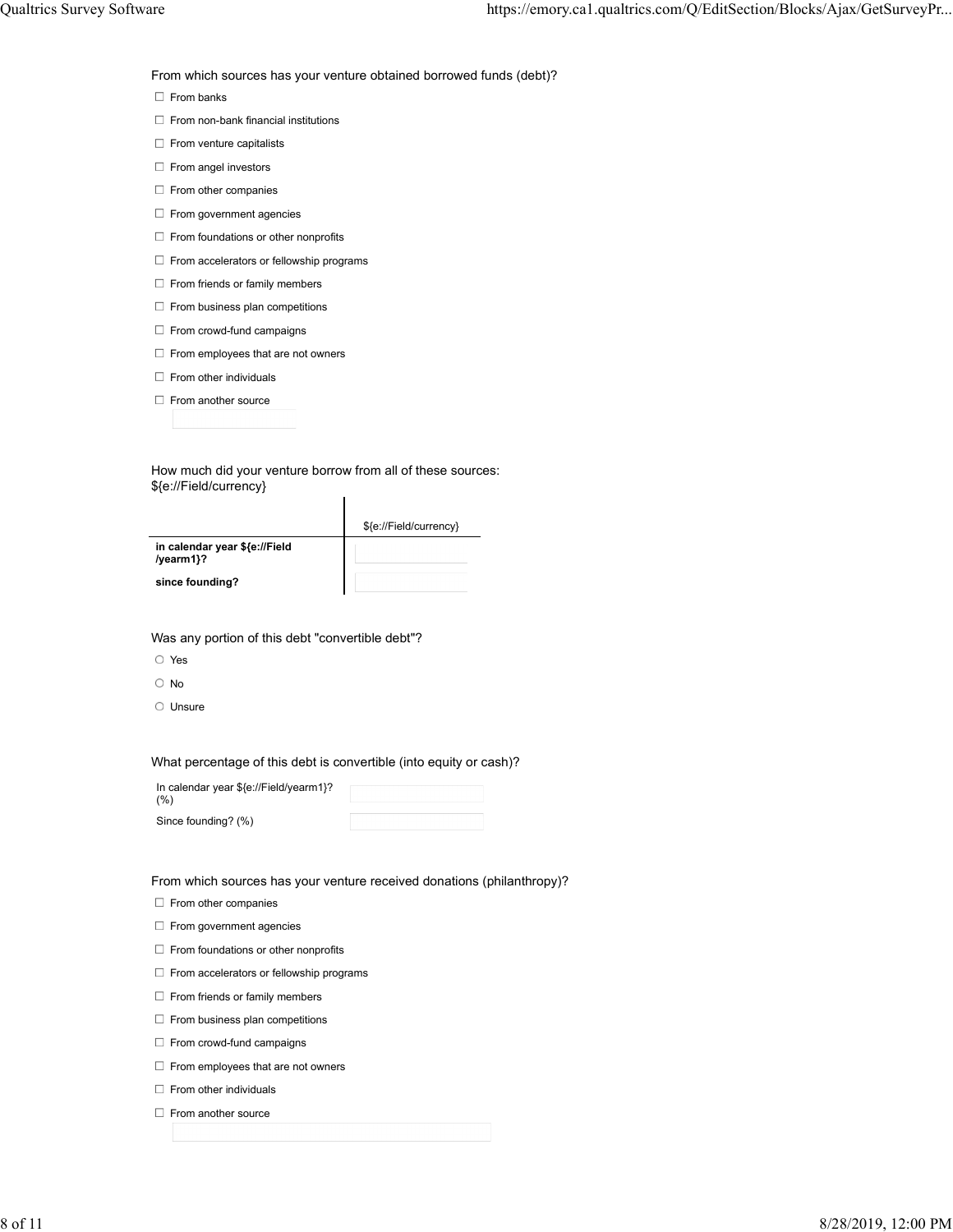How much philanthropic support (e.g., seed grants, awards, or donations) did your venture receive from all outside sources: Austrics Survey Software https://emory.ca1.qualtrics.com/Q/EditSection/Blocks/Ajax/GetSurveyPr...<br>How much philanthropic support (e.g., seed grants, awards, or donations) did your venture receive from all<br>\${e://Field/curre

|                                            | \${e://Field/currency} |
|--------------------------------------------|------------------------|
| in calendar year \${e://Field<br>/yearm1}? |                        |
| since founding?                            |                        |

#### How much additional investment are you planning to secure for your venture:

| outside sources:<br>\${e://Field/currency} |                                                                             | How much philanthropic support (e.g., seed grants, awards, or donations) did your venture receive from all |
|--------------------------------------------|-----------------------------------------------------------------------------|------------------------------------------------------------------------------------------------------------|
|                                            |                                                                             |                                                                                                            |
|                                            | \${e://Field/currency}                                                      |                                                                                                            |
| in calendar year \${e://Field<br>/yearm1}? |                                                                             |                                                                                                            |
| since founding?                            |                                                                             |                                                                                                            |
|                                            |                                                                             |                                                                                                            |
|                                            |                                                                             |                                                                                                            |
|                                            |                                                                             |                                                                                                            |
|                                            | How much additional investment are you planning to secure for your venture: |                                                                                                            |
|                                            | in the next 12 months                                                       | over the next 3 years                                                                                      |
| <b>Equity financing</b>                    | \${e://Field/currency}<br>0                                                 | \${e://Field/currency}<br>0                                                                                |
| Debt financing                             | 0                                                                           | 0                                                                                                          |

### Founders:

| Founder 1 |  |
|-----------|--|
| Founder 2 |  |
| Founder 3 |  |

| Filianunopic support<br>U                                                                      | U                 |                                                                                                                                                                                                                                     |  |
|------------------------------------------------------------------------------------------------|-------------------|-------------------------------------------------------------------------------------------------------------------------------------------------------------------------------------------------------------------------------------|--|
| Founders:                                                                                      |                   |                                                                                                                                                                                                                                     |  |
| In this section, we want to learn more about the people on your venture's founding team.       |                   |                                                                                                                                                                                                                                     |  |
| the start/early days of the venture.                                                           |                   | Please name up to three individuals who are the primary members of your venture's founding team. A founder is<br>a person who is actively involved in the start of the venture and/or has had a financial stake in the venture from |  |
| Founder 1                                                                                      |                   |                                                                                                                                                                                                                                     |  |
| Founder 2                                                                                      |                   |                                                                                                                                                                                                                                     |  |
| Founder 3                                                                                      |                   |                                                                                                                                                                                                                                     |  |
| How many additional people (not listed above) are also on the founding team?<br>$\overline{0}$ |                   |                                                                                                                                                                                                                                     |  |
| Now, please provide the following information about each of the three founders listed above:   | Age<br>(in years) | Gender                                                                                                                                                                                                                              |  |
| \${q://QID41/ChoiceTextEntryValue/1}                                                           |                   |                                                                                                                                                                                                                                     |  |
| \${q://QID41/ChoiceTextEntryValue/2}                                                           |                   |                                                                                                                                                                                                                                     |  |
| \${q://QID41/ChoiceTextEntryValue/3}                                                           |                   |                                                                                                                                                                                                                                     |  |
|                                                                                                |                   |                                                                                                                                                                                                                                     |  |

| the start/early days of the venture.     |                                                                                              |        |                              |  |
|------------------------------------------|----------------------------------------------------------------------------------------------|--------|------------------------------|--|
| Founder 1                                |                                                                                              |        |                              |  |
| Founder 2                                |                                                                                              |        |                              |  |
| Founder 3                                |                                                                                              |        |                              |  |
|                                          |                                                                                              |        |                              |  |
|                                          | How many additional people (not listed above) are also on the founding team?                 |        |                              |  |
| $\mathbf 0$                              |                                                                                              |        |                              |  |
|                                          |                                                                                              |        |                              |  |
|                                          | Now, please provide the following information about each of the three founders listed above: |        |                              |  |
|                                          | Age                                                                                          | Gender |                              |  |
|                                          | (in years)                                                                                   |        |                              |  |
| \${q://QID41/ChoiceTextEntryValue/1}     |                                                                                              |        |                              |  |
| \${q://QID41/ChoiceTextEntryValue/2}     |                                                                                              |        |                              |  |
| \${q://QID41/ChoiceTextEntryValue/3}     |                                                                                              |        |                              |  |
|                                          |                                                                                              |        |                              |  |
|                                          |                                                                                              |        |                              |  |
|                                          | Country of Birth                                                                             |        | Country of Current Residence |  |
| \${q://QID41<br>/ChoiceTextEntryValue/1} |                                                                                              |        |                              |  |
| \${q://QID41<br>/ChoiceTextEntryValue/2} |                                                                                              |        |                              |  |
| \${q://QID41<br>/ChoiceTextEntryValue/3} |                                                                                              |        |                              |  |
|                                          |                                                                                              |        |                              |  |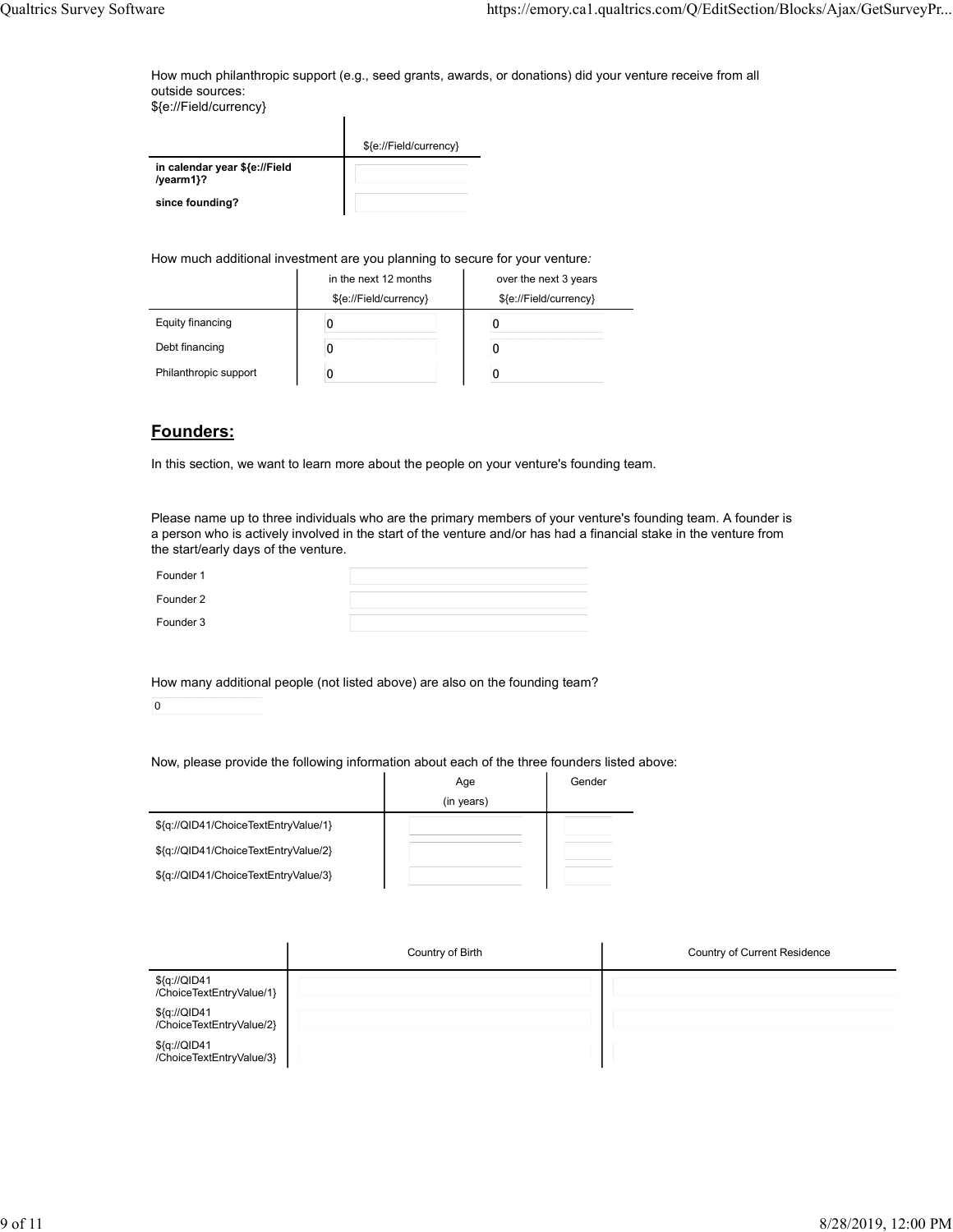| Qualtrics Survey Software |                                          |                                             |  | https://emory.ca1.qualtrics.com/Q/EditSection/Blocks/Ajax/GetSurveyPr |  |
|---------------------------|------------------------------------------|---------------------------------------------|--|-----------------------------------------------------------------------|--|
|                           |                                          | <b>Highest Level of Education Completed</b> |  |                                                                       |  |
|                           | \${q://QID41<br>/ChoiceTextEntryValue/1} |                                             |  |                                                                       |  |
|                           | \${q://QID41<br>/ChoiceTextEntryValue/2} |                                             |  |                                                                       |  |
|                           | \${q://QID41<br>/ChoiceTextEntryValue/3} |                                             |  |                                                                       |  |
|                           |                                          |                                             |  |                                                                       |  |

| are                                      |                                                                                                                 |                            | https://emory.ca1.qualtrics.com/Q/EditSection/Blocks/Ajax/GetSurveyPr |
|------------------------------------------|-----------------------------------------------------------------------------------------------------------------|----------------------------|-----------------------------------------------------------------------|
|                                          | Highest Level of Education Completed                                                                            |                            |                                                                       |
| \${q://QID41<br>/ChoiceTextEntryValue/1} |                                                                                                                 |                            |                                                                       |
| \${q://QID41<br>/ChoiceTextEntryValue/2} |                                                                                                                 |                            |                                                                       |
| \${q://QID41<br>/ChoiceTextEntryValue/3} |                                                                                                                 |                            |                                                                       |
| (Please use numbers only)                | How many new organizations did each founder start before launching this venture?<br>For-Profits<br>(# Ventures) | Nonprofits<br>(# Ventures) | <b>Other Entities</b><br>(# Ventures)                                 |
| \${q://QID41/ChoiceTextEntryValue/1}     | $\mathbf 0$                                                                                                     | $\mathbf 0$                | $\mathbf 0$                                                           |
|                                          |                                                                                                                 |                            |                                                                       |
| \${q://QID41/ChoiceTextEntryValue/2}     | 0                                                                                                               | $\mathbf 0$                | 0                                                                     |

|                                                                                                                                                             | Organization Type? |           | What Role? |         |
|-------------------------------------------------------------------------------------------------------------------------------------------------------------|--------------------|-----------|------------|---------|
| \${q://QID41<br>/ChoiceTextEntryValue/1}<br>Job 1                                                                                                           |                    |           |            |         |
| \${q://QID41<br>/ChoiceTextEntryValue/1}<br>Job 2                                                                                                           |                    |           |            |         |
| \${q://QID41<br>/ChoiceTextEntryValue/2}<br>Job 1                                                                                                           |                    |           |            |         |
| \${q://QID41<br>/ChoiceTextEntryValue/2}<br>Job 2                                                                                                           |                    |           |            |         |
| \${q://QID41<br>/ChoiceTextEntryValue/3}<br>Job 1                                                                                                           |                    |           |            |         |
| \${q://QID41<br>/ChoiceTextEntryValue/3}<br>Job <sub>2</sub>                                                                                                |                    |           |            |         |
| Please provide the following information about the two most recent paid full-time jobs held by each of the above<br>founders before launching this venture. |                    |           |            |         |
|                                                                                                                                                             |                    | How Long? |            | Country |
|                                                                                                                                                             |                    | (years)   |            |         |
| \${q://QID41/ChoiceTextEntryValue/1} Job 1                                                                                                                  |                    |           |            |         |
| \${q://QID41/ChoiceTextEntryValue/1} Job 2                                                                                                                  |                    |           |            |         |
| \${q://QID41/ChoiceTextEntryValue/2} Job 1                                                                                                                  |                    |           |            |         |

|                                            | How Long? | Country |
|--------------------------------------------|-----------|---------|
|                                            | (years)   |         |
| \${q://QID41/ChoiceTextEntryValue/1} Job 1 |           |         |
| \${q://QID41/ChoiceTextEntryValue/1} Job 2 |           |         |
| \${q://QID41/ChoiceTextEntryValue/2} Job 1 |           |         |
| \${q://QID41/ChoiceTextEntryValue/2} Job 2 |           |         |
| \${q://QID41/ChoiceTextEntryValue/3} Job 1 |           |         |
| \${q://QID41/ChoiceTextEntryValue/3} Job 2 |           |         |

### Entrepreneurial Accelerators

Finally, we would like to learn a little bit more about your expectations and experiences with entrepreneurial accelerators.

The following are some of the potential benefits that are typically associated with entrepreneurial accelerators. Please rank these benefits in terms of how important they are to your venture's development and success. (1